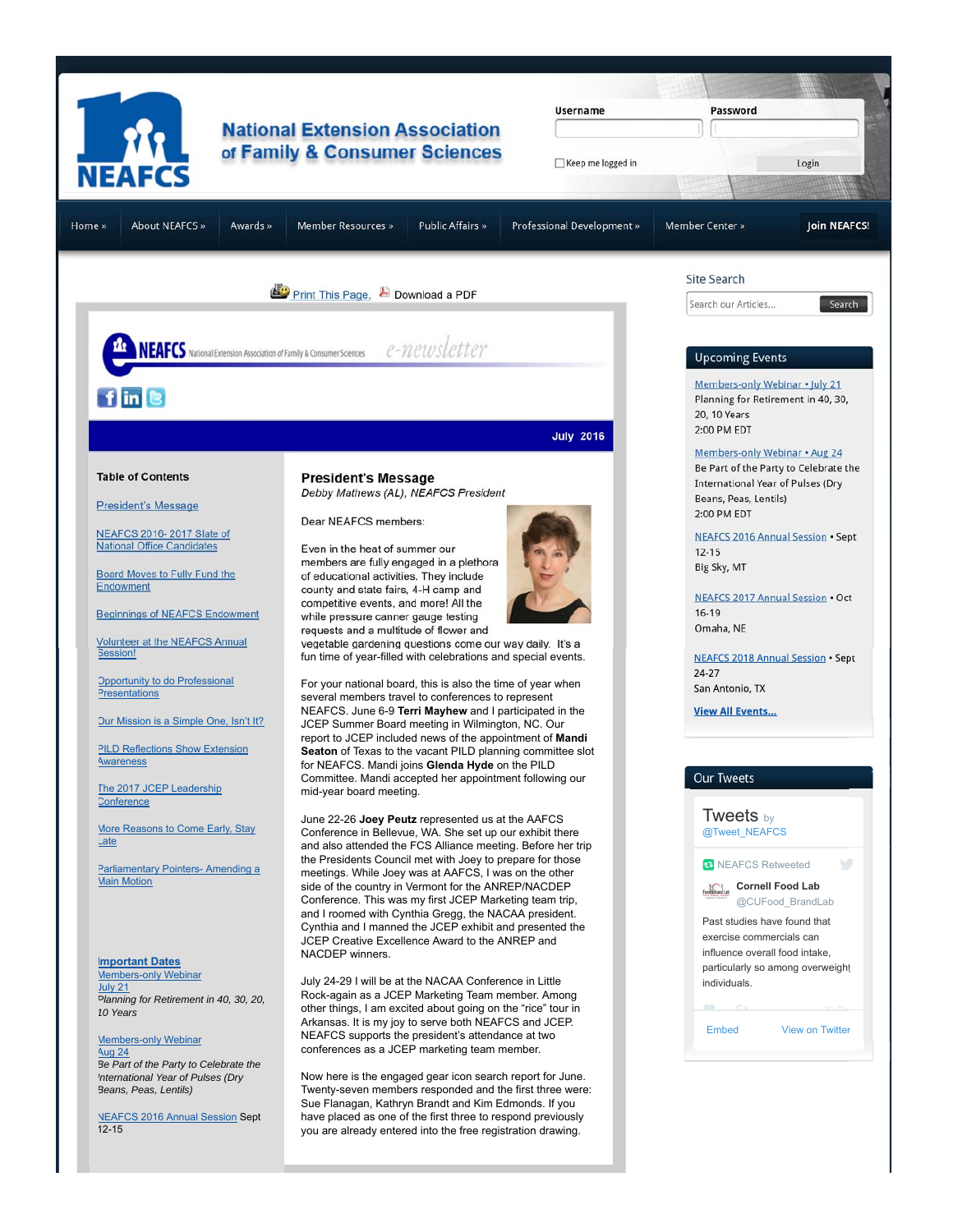#### Big Sky, MT

NEAFCS 2017 Annual Session Oct 15-19 Omaha, NE

NEAFCS 2018 Annual Session Sept 24-27 San Antonio, TX

**View All Events...** 

**National Extension Association of Family & Consumer Science** 140 Island Way, Ste 316 Clearwater Beach, FL 33767 (561) 477-8100 jody@neafcs.org

Please let someone else "give it a go". As always, when you find the gear, respond to me at matheen@aces.edu

Sincerely,

Debby

*Back to top*

**NEAFCS 2016- 2017 Slate of National Office Candidates** *Peggy Ehlers (IN), Past President, National Nominating Committee Chair*



The NEAFCS National Nominating Committee is pleased to present the 2016-17 slate of officers for your consideration. The committee worked hard to contact these candidates and provide the encouragement and information needed to secure their applications. We believe you will find them all highly qualified.

The NEAFCS National Board has approved this slate of candidates. Eastern and Western Region Directors will be giving a 3 minute speech and be elected by Voting Delegates in their respective Business Meetings on Wednesday, September 14th from 8:00 – 10:00 a.m. The remaining slate will give their speeches at the General Session on Wednesday and be voted on at the NEAFCS Annual Business Meeting **on Thursday, September 15th** from 9:00 -11:00 a.m.If you are a voting delegate for your Affiliate, it is your responsibility to read through these position statements. Encourage others in your affiliate to do the same, and decide as an Affiliate which candidate you support for office. Candidate applications will be available for review at the Candidate Display during the Exhibits at Annual Session.

**Candidates include: President-Elect:** Lora Lee Howard, Kentucky **Secretary:** Jovita Lewis, Alabama **Vice President for Professional Development:** Karen DeZarn, Texas **Vice President for Member Resources:** Edda Cotto-Rivera, Georgia **Eastern Region Director:** Diane Whitten, New York **Western Region Director:** Julie Cascio, Alaska

## Back to top

**Board Moves to Fully Fund the Endowment** *Nancy Stehulak (OH), Treasurer*



Your NEAFCS Board has been deliberating our association's funding and finances for the last several months. After profitable annual sessions in Lexington and West Virginia, the board found itself in the position of being able to move some of the profit from these

meetings directly into the endowment fund.

The transfer of \$111,000 into the endowment fund by the board will push the endowment to a new high of \$248,432.11 (May 31, 2016 est.) The endowment fund, which was established to support NEAFCS projects, was given the additional push by the board to be fully funded to \$300,000 with a move of funds from within our invested accounts.

Both the finance and the investment committees had discussed this as a possible direction for NEAFCS. The finance committee proposed this recommendation to the Board.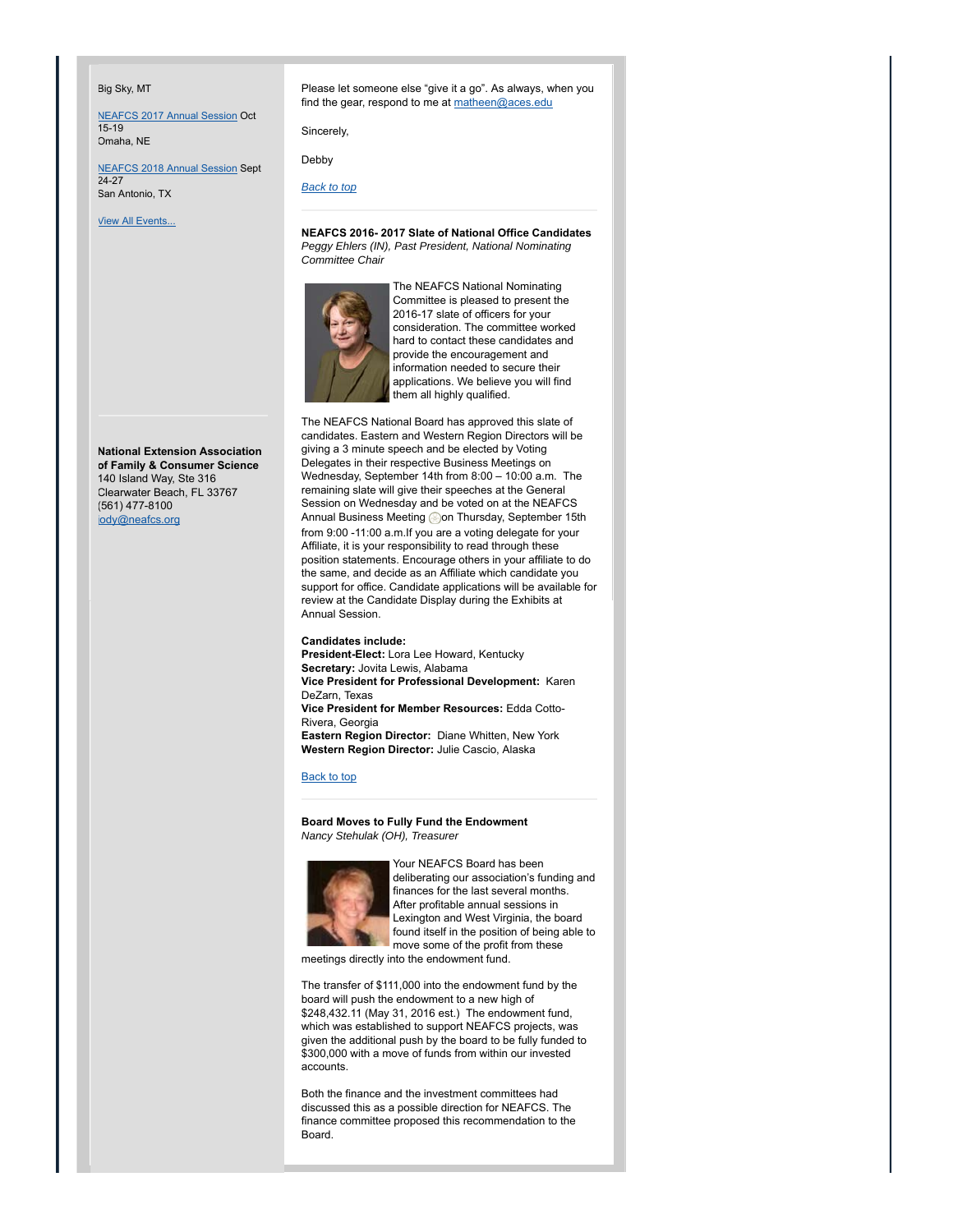With a now fully funded endowment, the interest from this \$300,000 investment can come back to support ongoing NEAFCS programs. We wanted to share this good news with each of you, as members. The dollars you have invested in your professional organization are now working even harder for you!

#### Back to top

## **Beginnings of NEAFCS Endowment** *Sharon Hoelscher Day (AZ), 2003-04 NEAFCS President*



Most of us want to make a difference in areas that are important to us, but our challenge is how. The NEAFCS Endowment was a way for all Extension Family and Consumer Sciences professionals to "think BIG" and work .<br>toward our shared vision for the future. NEAFCS leaders started talking about a possible Endowment Fund before 2000 in

the NEAFCS Millennium Map, board meetings, member survey and 2001-04 Strategic Plan. A 2003 Ad Hoc Revenue Enhancement committee identified recommendations for developing the Endowment and in 2004 state presidents discussed NEAFCS's vision and goals for the Endowment. The NEAFCS Endowment would provide a stable, long-term source of funding for special projects not covered by dues. Our members had asked about ways to include NEAFCS in their estate plans and how to support special projects.

The NEAFCS Endowment was approved with a goal of \$300,000 by 2009, NEAFCS's 75<sup>th</sup> Anniversary. The kick-off for the Endowment was at the 2004 Nashville Annual Session when I was National President. The NEAFCS Endowment had targeted areas where donors could specify their donations and only the interest from the NEAFCS Endowment will be used.

I was honored to chair the Endowment Committee from 2004-2012. During the first year, more than 120 members and states donated or pledged over \$35,000. Affiliates, Active and Life members made donations in honor of retirees and in memory of colleagues. Members have donated IRAs; estate gifts, annual pledges and as Yogi Berra once said, *"Cash, it's almost as good as money."* Over the years donors were recognized with "jewels", donor names in the Annual Session program, on an "Endowment Tree" display, \$75 for NEAFCS's 75<sup>th</sup> and special pins for \$100 for Extension's 100<sup>th</sup> anniversary.

You can still be a philanthropist and support the NEAFCS Endowment and leave a legacy. The donor form is online at http://www.neafcs.org/endowment

Thank you to all NEAFCS Endowment Donors for your generous support over the years! As Margaret Mead's quote shares:

*"Never doubt that a small group of thoughtful, committed citizens Can change the world, indeed, it's the only thing that ever has."*

If you are not on the list, I hope you will be one of "thoughtful, committed citizens" to change the world and join our list of donors this year.

# *Back to top*

**Volunteer at the NEAFCS Annual Session** *Marnie Spencer (ID), Arrangements Subcommittee Chair*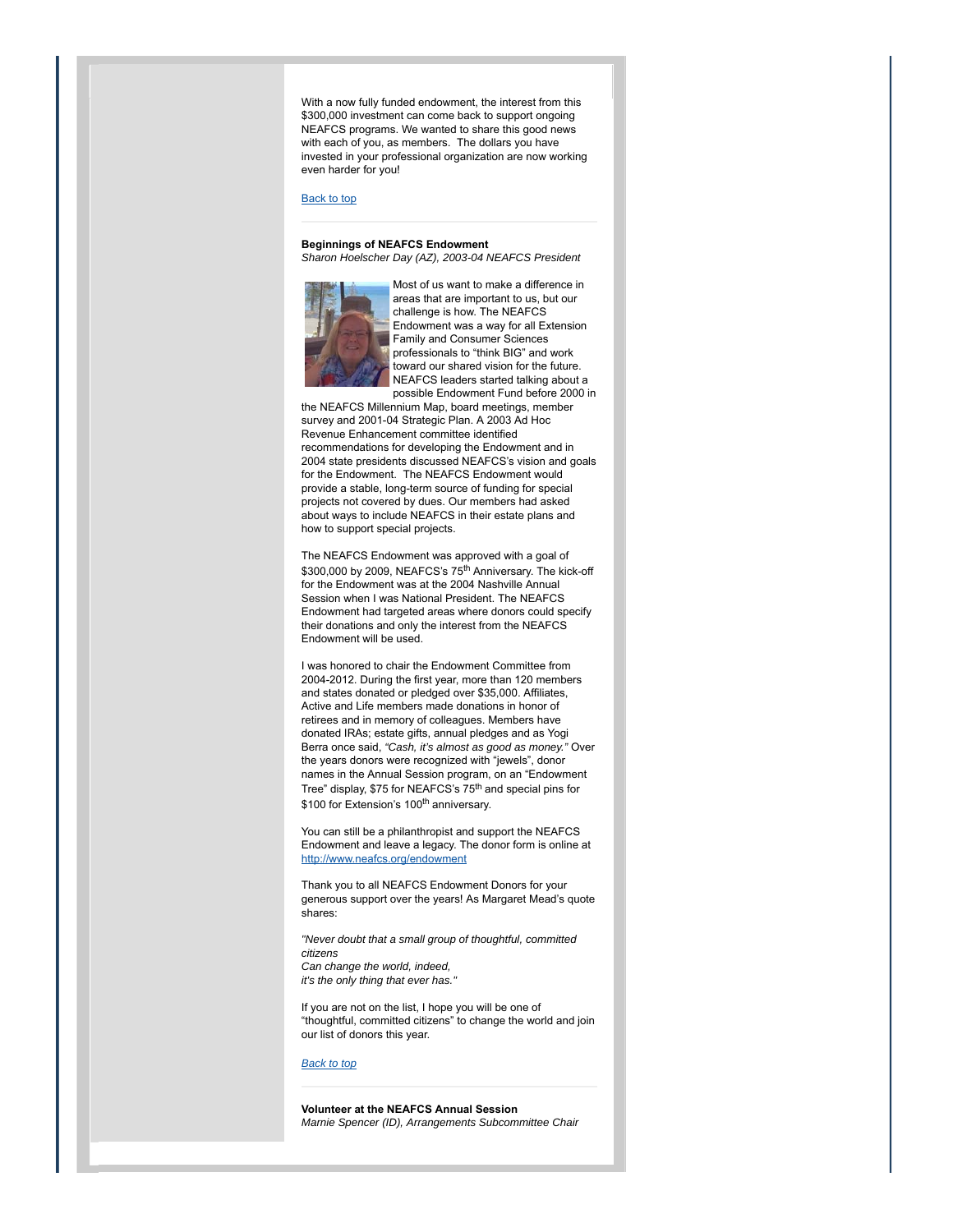We are looking forward to a wonderful NEAFCS Conference in Montana in September. It is a beautiful place to meet new colleagues as well as reconnect with friends. There will be wonderful events throughout the week.

Consider volunteering a little bit of your time while you are at NEAFCS to help the Arrangements Committee. You could sign up to moderate a concurrent sessions, take tickets for an event, or simply serve as a door greeter at an event.

We will be using Sign Up Genius to coordinate all the work that needs to be done. Please watch for upcoming issues of the eNEAFCS Newsletter to learn more about how to help. You can also contact Marnie Spencer, marniers@uidaho.edu, to volunteer now to help. Looking forward to seeing you in Montana!

#### Back to top

# **Opportunities to do Professional Presentations Could Not Get Any Easier!**

*Gisele Jefferson (CO), Webinars Subcommittee Chair*

From the comfort of your office, in a time span of about 90 minutes, you, too, can present a workshop via webinar for a national audience of your peers! Agents and specialists, individuals and teams from across the country are sharing their successful programs and research by utilizing the NEAFCS Professional Development Webinars opportunity. The Webinars subcommittee has a goal of one webinar per month, except for the month of our NEAFCS conference. So, there are 11 opportunities per year!

And, did I say it was easy? Just go to www.neafcs.org and login to the Member Center. In the Professional Development menu click on Webinars. Scroll down past the upcoming webinars information to the Webinars Proposal Submissions online form. Submit a 50-word abstract, a 300-word program description and 100-word methodology overview. Please add a sentence or two about the evaluation component and results.

The proposal is then sent to our committee electronically through email for review. We communicate with the presenter or team, and the national office, through email to schedule the webinar using the online GoToWebinar portal. Jody Rosen Atkins, from our national management office, facilitates the technical aspects of the screen sharing; and the webinar committee provides a moderator and an online evaluation survey for each webinar.

And, that's it!! It is easy peasy!! And, you get credit for making a presentation to a national audience of your peers!

## *Back to top*

**Our Mission is a Simple One, Isn't It?** *Lorrie Coop (TX), Diversity Subcommittee Chair*



Our mission as Extension educators is to provide university-based educational services regarding current trends and emerging issues. However, in order to effectively carry out our mission, it is critical that we know our intended audiences as well. The cultural landscape of American society is constantly changing and these changes reflect the

diversity of our society, extending far beyond race and culture. Regardless of topic, our audiences might include the elderly, minorities, single parents, veterans, or people with physical or mental disabilities. Reaching such diverse audiences can be challenging.

Several studies have identified professional development as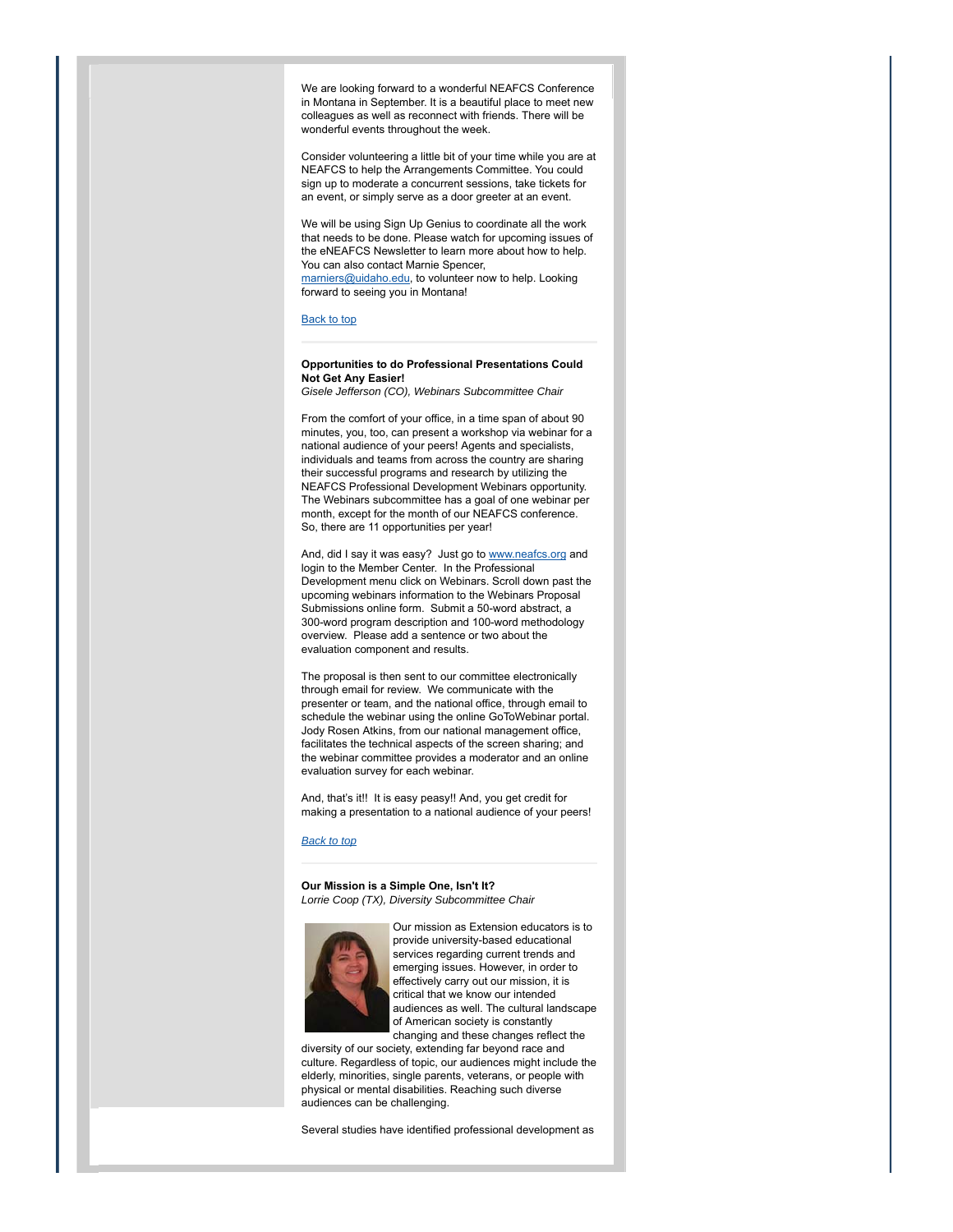a driving force to expose educators to the most current concepts, thinking, and research in the field. One study, Loucks-Horsely et al. (1998) identified five stages reflecting the purposes of professional development: (1) developing awareness, (2) building knowledge focus, (3) translating into practice, (4) practicing teaching, and (5) reflection.

With regard to clientele, this means (1) becoming more familiar with your target audience, their culture and possible barriers you may encounter when trying to reach them, (2) seeking opportunities to learn more about your audience and their culture through training and/or research, (3) using the knowledge you gain to help formulate an inclusive teaching plan, (4) implementing the plan and then (5) Improving your program through evaluation and feedback.

I encourage you to seek out professional development opportunities to increase your knowledge and skills in regard to reaching diverse audiences. If you are planning to attend our upcoming conference in Big Sky Montana, take advantage of the many valuable concurrent sessions available. You'll be glad you did!

# *Back to top*

**PILD Reflections Show Extension Awareness** *Glenda Hyde (OR), Vice President for Public Affairs*



The experience at PILD allowed me to learn more about America's Land Grant universities and related institutions, the need for increased Smith-Lever funds, and the growth, priorities, and impacts of various Extension programs. It also gave me the opportunity to learn and build relationships with county board members, volunteers, and professionals from across

Wisconsin and the United States. Spending time on Capitol Hill gave me a wonderful opportunity to meet with staffers from Wisconsin, and educate them on the many ways UW Extension impacts our local communities.

-- *Jeanne Walsh (WI)*

One of my favorite parts of the conference was Dr. Steel's Keynote presentation regarding Innovation and Technology within Extension. He did an excellent job of driving home the point of keeping Extension relevant by being innovative in today's changing world.

During the meetings with our members of congress we were able to share the great work that Purdue Extension is doing for our state and found that they were aware and supportive of the work of Extension. We gave them more detailed examples of how we're making an impact in their constituencies. We were able to find out about the issues they thought were important, too. Opioid/Substance abuse was an issue identified by both offices. We were also able to meet with their staff members.

-- *Demarcus Sneed (IN)*

The conference is an excellent opportunity to network with other states and other program areas. Attending the National Program Leaders Panel Discussions provided some context for NIFA programs and grants and how their resources can benefit my local programs. I also found the "A Panel Discussion - Communicating on the Hill: Two Roles - Advocating and Education" to be very helpful the afternoon before the Hill visits.

-- *Hope Wilson (AZ)*

The highlight of the week was visiting with our Representatives' and Senators' staff on Capitol Hill to briefly share about the work we do and to thank them for their continued support of Extension funding. I came away with a greater understanding of and appreciation for the nationwide network of Extension. I encourage my colleagues to attend PILD as they have opportunity to deepen their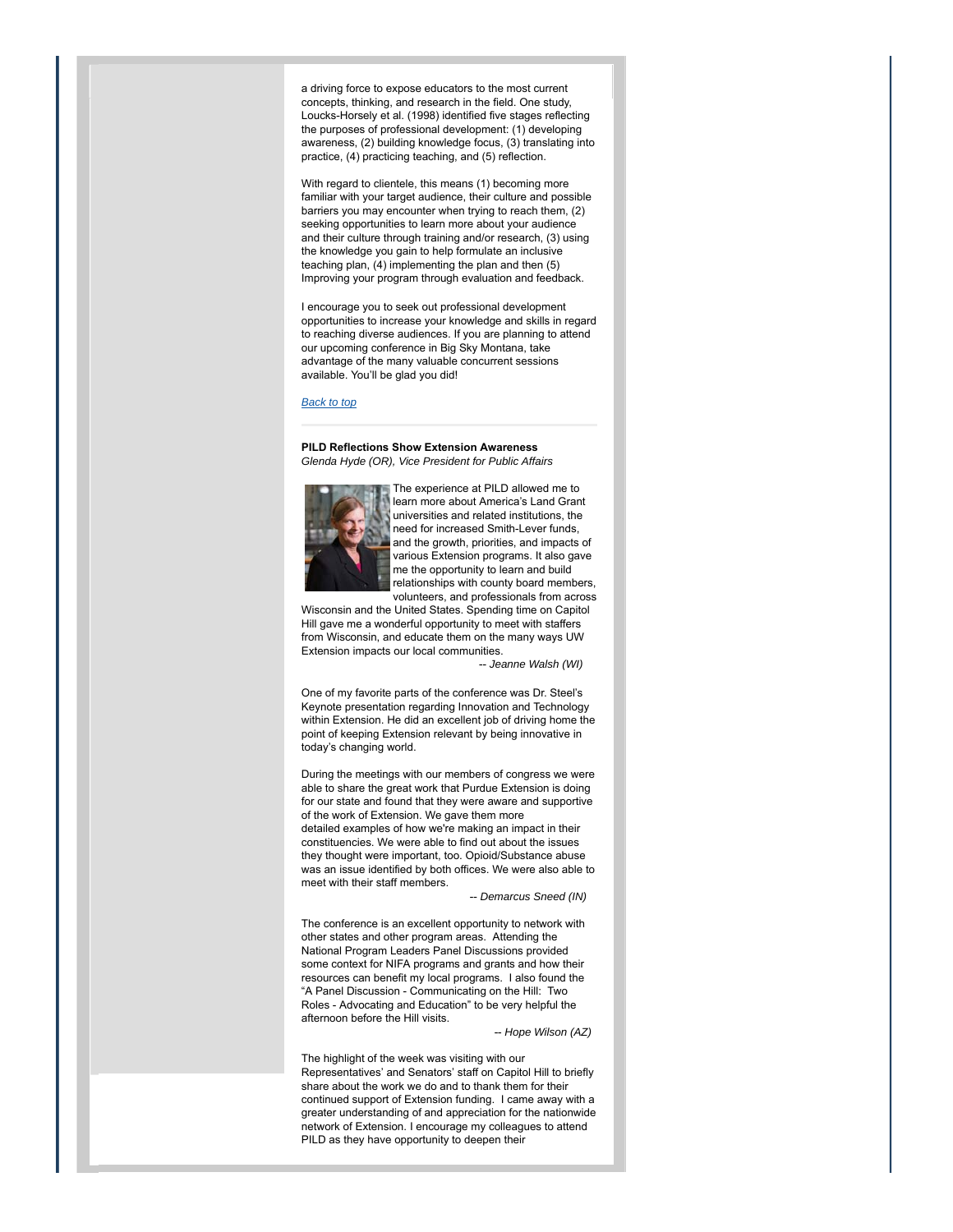understanding of Extension's connection to USDA NIFA and how to work with policy makers at all levels of government. -- *Judy Corbus (FL)*

#### *Back to top*

## **The 2017 JCEP Leadership Conference** *Debby Mathews (AL), NEAFCS President*

The 2017 JCEP Leadership Conference will be held February 8-9, 2017. The Theme for the conference is "**Emerging Leadership for Tomorrow's Extension.**"

The planning committee is seeking proposals for presentation in the breakout session. They will consider presentations of the following types: Oral Presentations, Round-Table Discussions and Ignite Sessions.

Presentations should focus on one of the following tracks: 1) Strategic Planning Tools and Methods, 2) Program Evaluation for Planning and Program Improvement, 3) Leadership Challenges, Collaborations and Partnerships and 4) Identifying and Responding to Emerging Issues.

**For additional information and to submit a proposal for a presentation at the conference use this link - Additional Information and Submit Proposal.**

**http://jcep.org/images/Leadership-Conf/2017-JLC/2017- JCEP-RFP.pdf**

# *Back to top*

**More Reasons to Come Early, Stay Late** *Kelly Moore (MT), President Elect, NEAFCS Montana Affiliate*



"Fun". That word needs something to go along with it...like, "have or look for, find, or be." It generates an image that is uniquely yours. I could tell you about some fun activities in our state that would require you to come early and stay late (there are 147,164 sq. miles to cover)! I think, however, that it should be up to you to decide what "fun" is.

Suggestions for your search: www.montana.edu/ MSU International Student and Scholar Services (cached page) provides great information for Bozeman area activities , as well as Alaska Airline Destinations:

www.alaskaair.com/travelinfo/destinations/bozemanmontana.



For history buffs, I recommend exploring the Bozeman Trail. 1863 brought John Bozeman and John Jacobs together in an effort to find a more direct route through Native lands of Wyoming and Montana to the gold fields of the West. Despite major battles (Red Cloud's War), the Bozeman Trail was officially recognized in 1868 and became a major travel route to the

West Coast. Remnants of that era can still be viewed today in the "lively ghost towns" of Virginia City and Nevada City, the site of the richest placer gold strike in the Rocky Mountains and only a scenic 1 hr., 15 min. drive from Bozeman. The player piano collection, Brewery Follies, old time photo booth, and ice cream, are not to be missed!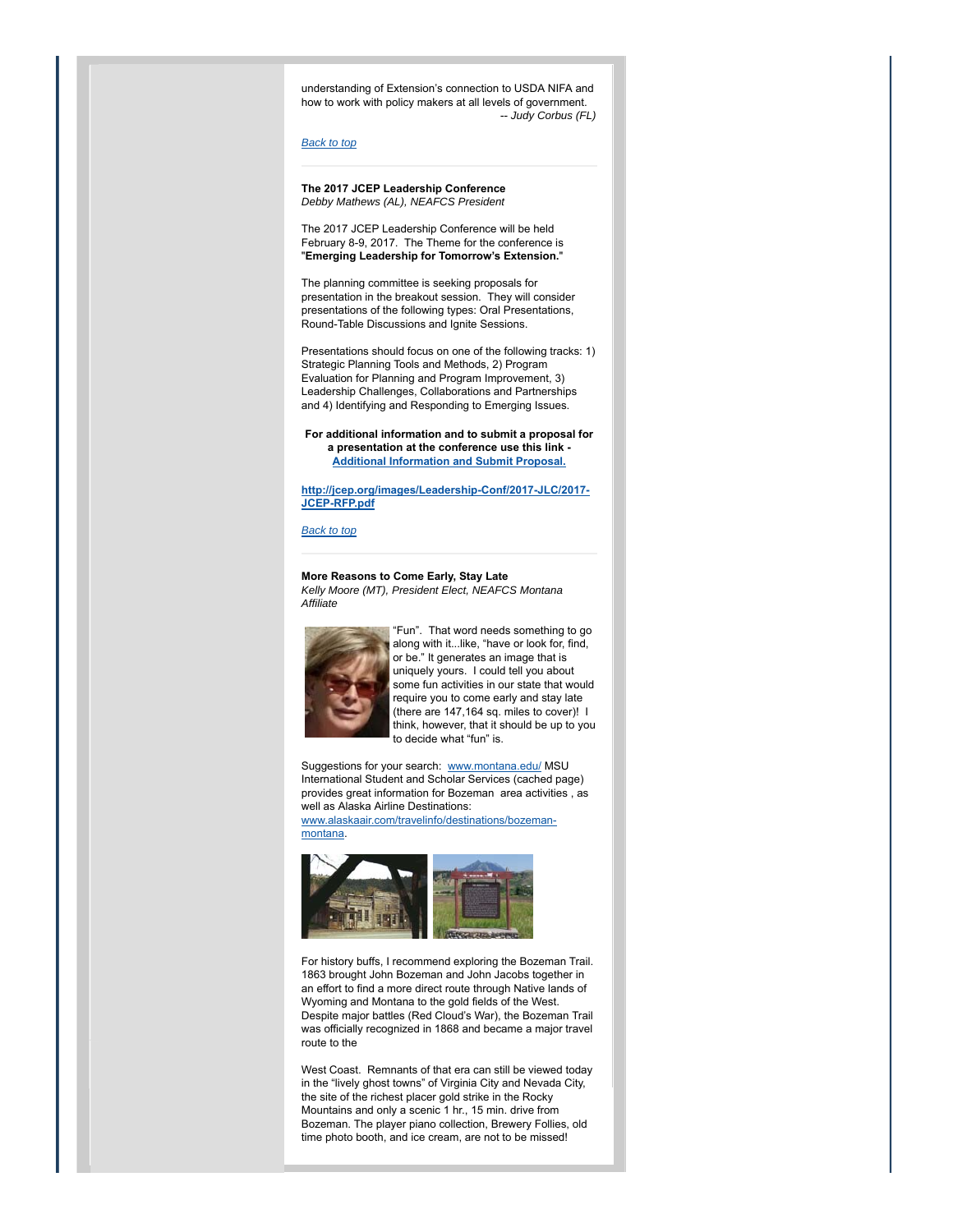September will soon be here and hopefully, so will you!

For the latest information: NEAFCS.org website, http://neafcsmontana2016.blogspot.com/ and http://www.neafcs.org/2016-annual-session

*Back to top*

**Parliamentary Pointers- Amending a Main Motion** *Janice Strand (NM), Professional Registered Parliamentarian*

#### "To Modify is to Amend"

 The subsidiary motion to *Amend* is a motion to modify the wording -- and within certain limits the meaning - of a pending motion before the pending motion is acted upon.

 *Amend* is probably the most widely used of the subsidiary motions, although the full procedure for its most effective application is not generally well understood by the meeting-going public at large. [RONR (11<sup>th</sup> Edition), p. 130]

Rules for the use of Amend

- 1. The amendment must be germane (related to the question being considered).
- 2. Can be applied to any main motion or to any motion that legitimately contains a variable factor.
- 3. Can be applied to an amendment (secondary amendment).
- 4. Is out of order when another has the floor.
- 5. Requires a second.
- 6. Is debatable whenever the motion to which it is applied is debatable.
- 7. Is amendable.
- 8. Debate must be confined to the desirability of the amendment; debate must not extend to themerits of the motion to be amended.
- 9. Only one primary amendment and one secondary amendment are permitted at a time.
- 10. Requires a majority vote.
- 11. May be adopted by unanimous consent.
- 12. To adopt an amendment does not adopt the motion being amended.
- 13. May be reconsidered.
- **If the amendment is adopted by majority vote (or** 14. **unanimous consent), then the main motion as amended must be voted on and can be adopted or can fail.**

A main motion can be amended by:

 Adding at the end. The maker of the amendment would state, "I move to amend the main motion by adding…..'

Striking out a word or words. The maker of the amendment would state, "I move to amend the main motion by striking out…… (stating the specific words to be stricken)"

 Inserting a word or words. The maker of the amendment would state, "I move to amend the main motion by inserting \_\_\_\_\_\_\_\_\_\_\_\_\_after\_\_\_\_\_ and before

 Striking out and inserting a word or words. The maker of the amendment would state specifically what word(s) is to be stricken and what words are to be inserted in that place.